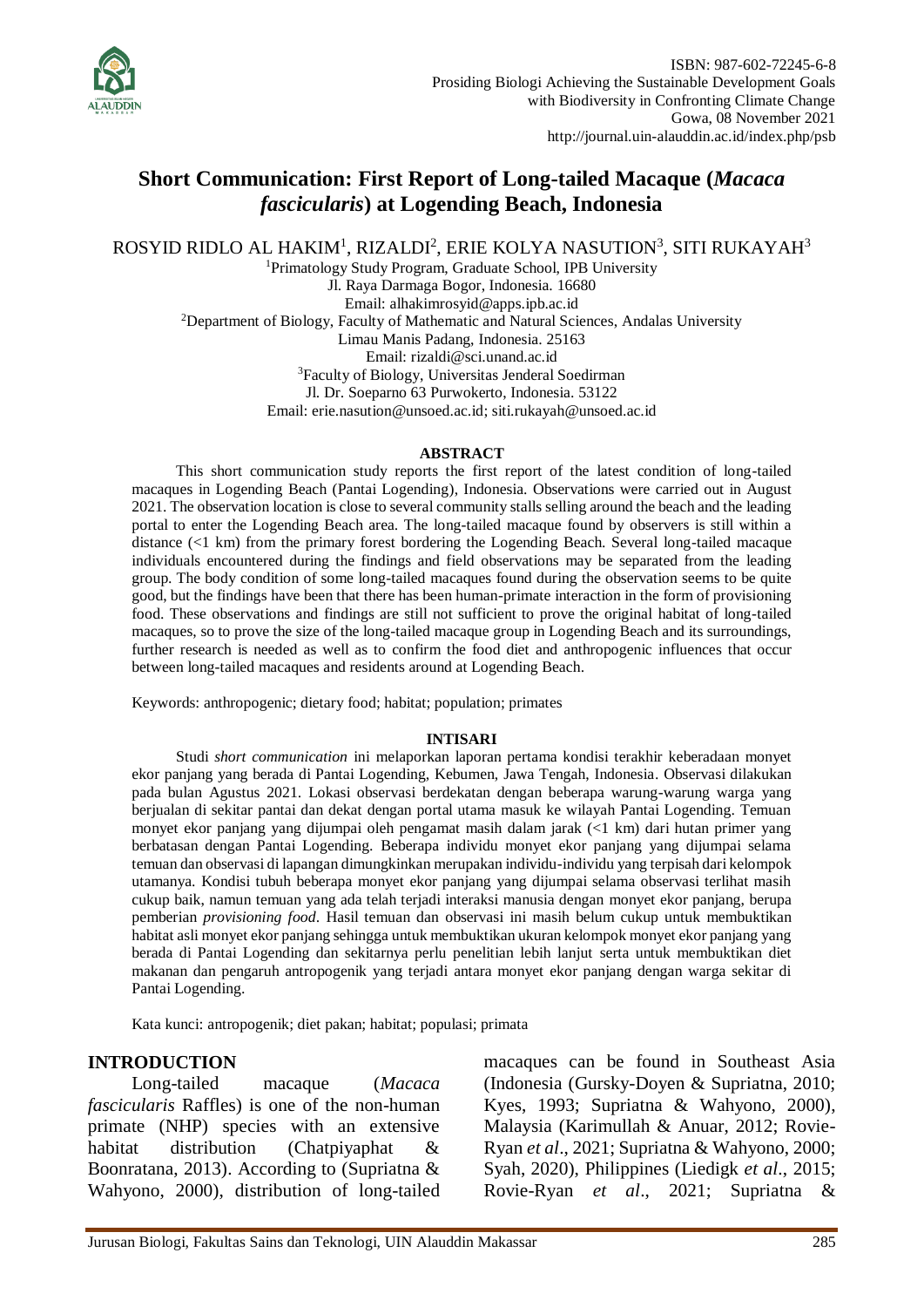

Wahyono, 2000), Myanmar (Luncz *et al*., 2017; Supriatna & Wahyono, 2000), Thailand (Chatpiyaphat & Boonratana, 2013; Supriatna & Wahyono, 2000), Vietnam (Roos *et al*., 2013; Supriatna & Wahyono, 2000; Tsuji *et al*., 2013), Cambodia (Hansen *et al*., 2021; Roos *et al*., 2013; Supriatna & Wahyono, 2000)). Habitat characteristics of long-tailed macaques that can support their lives like in an evergreen forest (Al Hakim & Nasution, 2021; Chatpiyaphat & Boonratana, 2013; Hidayat *et al*., 2019; Ilham *et al*., 2017), agricultural land (Brotcorne, 2014; Chatpiyaphat & Boonratana, 2013; Luncz *et al*., 2017), swamp (Chatpiyaphat & Boonratana, 2013), beach (Chatpiyaphat & Boonratana, 2013; Mohd-Azlan *et al*., 2017), mangrove (Ain-Najwa *et al*., 2020; Baihaqi *et al*., 2017; Chatpiyaphat & Boonratana, 2013), riverside forest (Chatpiyaphat & Boonratana, 2013), park (Chatpiyaphat & Boonratana, 2013), anthropogenic land (Chatpiyaphat & Boonratana, 2013; Supriatna & Wahyono, 2000), national park (Brotcorne *et al*., 2014; Lane-degraaf *et al*., 2010; Nasution & Rukayah, 2018; Supriatna & Wahyono, 2000), and temple (Brotcorne *et al*., 2017; Saputra *et al*., 2014). IUCN reported for the last report conservation status of long-tailed macaque is vulnerable (Eudey *et al*., 2020).

In Indonesia, the habitat of long-tailed macaques, especially on the island of Java, can be found in the Banten (Purbatrapsila *et al*., 2012; Suwarno, 2014), West Java (Kyes, 1993; Kyes *et al*., 1998; Laksana *et al*., 2017; Supartono, 2019), Central Java (Al Hakim & Nasution, 2021; Nasution et al., 2021; Nasution & Rukayah, 2018; Syah, 2020), East Java (Hansen *et al*., 2020). Long-tailed macaques were found around Logending Beach, Indonesia. Then we searched for references from various scientific articles but did not find any concerns that said there was a long-tailed macaque habitat there. This short communication study will report the first report of the latest condition of the existence of longtailed macaques in Logending Beach (Pantai Logending), Indonesia.

# **RESEARCH METHODS Observations and Findings**

The location (study site) where the longtailed macaque was found was around Logending Beach (also known Pantai Logending in Indonesian), Kebumen Regency, Central Java, Indonesia. Observations were made in August 2021. The study site can be seen in Figure 1.



Figure 1. Study site (Source: Google Maps, 2021)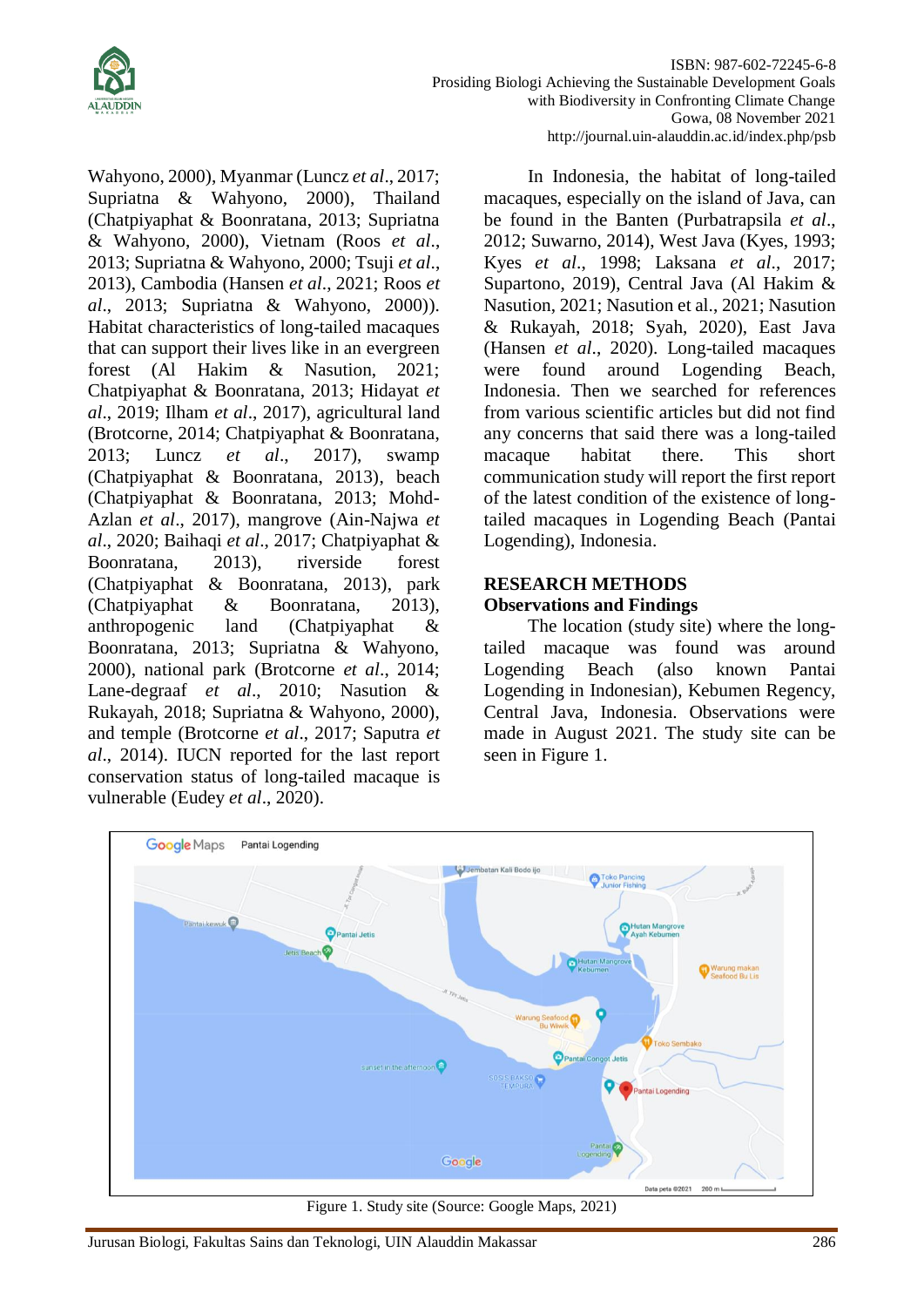

ISBN: 987-602-72245-6-8 Prosiding Biologi Achieving the Sustainable Development Goals with Biodiversity in Confronting Climate Change Gowa, 08 November 2021 http://journal.uin-alauddin.ac.id/index.php/psb

Based on Figure 1, the location of Logending Beach is near the Ayah Mangrove Forest and the Kebumen Mangrove Forest. The coordinates are located at 7°43'30.7"S 109°23'37.3"E, with terrain conditions at an elevation of 5 meters. Observations were made as far as 23.44 meters from the first point of encounter with long-tailed macaques in the direction of 217°, where this observation line is the observation path for long-tailed macaques until they disappear from observation. The long-tailed macaques found they traced the observation area with a radius of 9.44 meters with an area of  $281.28 \text{ m}^2$  and a circumference of 59.35 meters (Figure 2). The observation location is close to several local stalls selling

around the beach and the leading portal to enter the Logending Beach area. The long-tailed macaque found by observers is still within a distance (<1 km) from the primary forest bordering the Logending Beach. This primary forest is protected by the Regional Nature Conservation Agency; Indonesia (BKSDA Jateng) because the slogan for the prohibition of hunting for wild animals was found. There is not enough evidence to prove the long-tailed macaque's home range reaches this primary forest, but there is a tendency for other longtailed macaques to be in this primary forest. Further research is needed to prove the existence of long-tailed macaques in this primary forest bordering Logending Beach.



Figure 2. Long-tailed macaque observation line (Source: Google Earth, 2021).

## **RESULT AND DISCUSSION**

Based on the findings and observations made in the field, several long-tailed macaques were found around Logending Beach, with the observation findings as shown in Figure 2. Some of these long-tailed macaques were found to be dominated by juveniles and one adult male. It is unknown whether the adult male today is an alpha male because the initial findings are not enough to confirm the individual with the alpha hierarchy. However, during the observation, residents provided provisioning food in the form of crackers, and in this case, an adult male always managed to get it. Figure 3 is documentation that supports this argument, with other individuals watching only adult males eating crackers.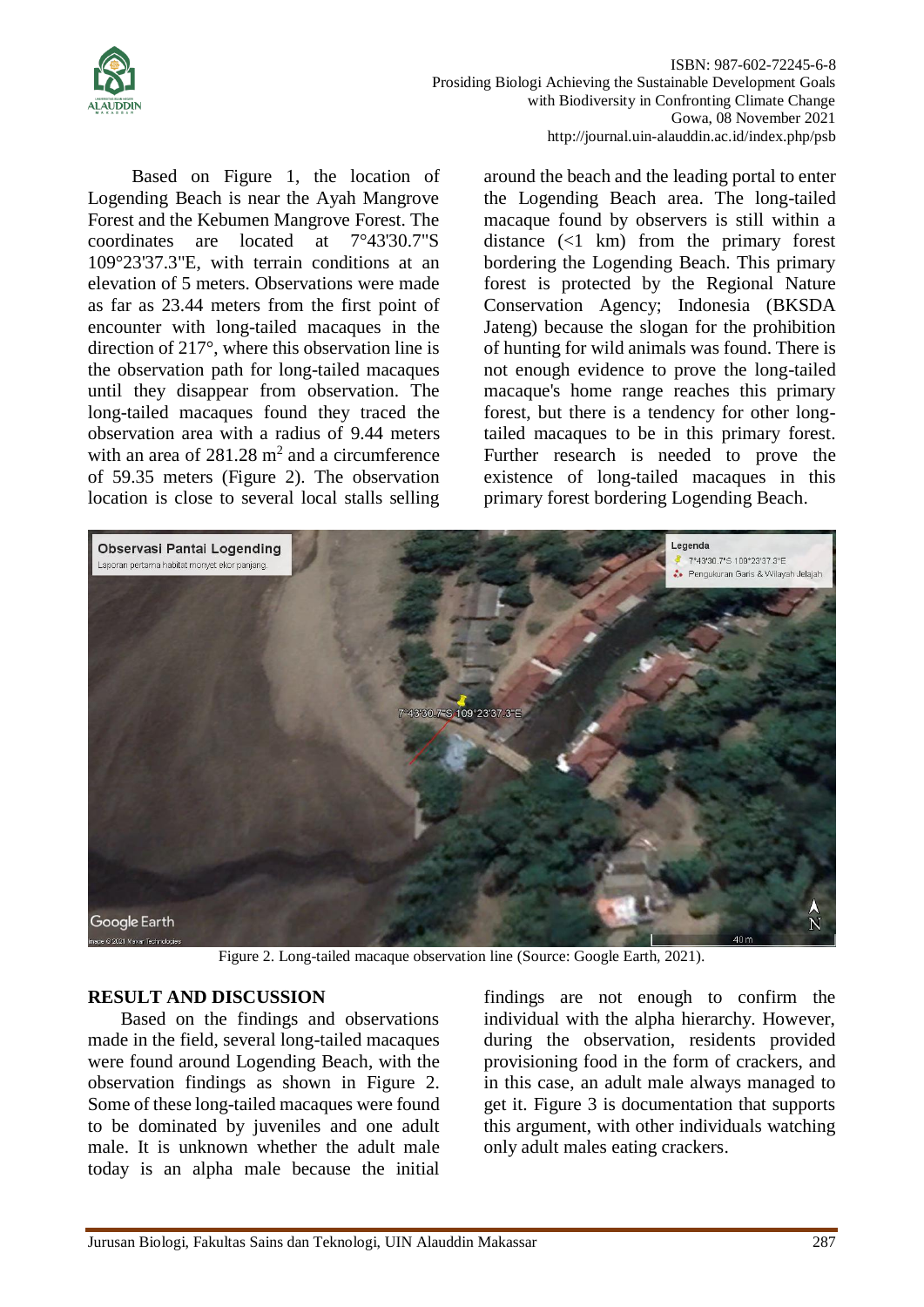



Figure 3. The adult male long-tailed macaque was caught on camera eating provisioning food (crackers). Documenter: Rosyid R. Al Hakim

In Figure 3, it can be seen that the location where the long-tailed macaque was found on Logending Beach is very close to the protected primary forest. Several long-tailed macaques encountered during the findings and field observations may be individuals separated from the leading group. It is unknown whether the leading group of long-tailed macaques is in the primary forest or other locations. Further research is needed to prove the group of longtailed macaques in Logending Beach and its surroundings.

The body condition of several long-tailed macaques that were found during the observation was not too fat and not too thin, whether the food in the form of provisioning food from residents when they were found during the findings was not often done or even done often, but this is only a temporary argument that assumes that the habitat conditions of the long-tailed macaques still have food resources, because the body postures seen in several individual findings of these long-tailed macaques support the type of their diet. Regarding food diet, some individual longtailed macaques encountered during this observation may be looking for additional food or indeed their initial location has started to decrease in food resources, or this is their

routine agenda every day visiting Logending Beach to expect provisioning food from residents because, during the observations and findings, residents who provided provisioning food seemed to be very accustomed to giving crackers to these long-tailed macaques, but further research is needed to prove the diet and anthropogenic effects that occur between longtailed macaques and residents in Logending Beach.

# **CONCLUSION**

Our observations and findings found that several long-tailed macaques at Logending Beach proved that Logending Beach was not their primary habitat. Still, there was a tendency for their original habitat to be in the primary forest directly adjacent to the beach. The encounters between long-tailed macaques and residents prove that the residents are used to providing provisioning food to long-tailed macaques. We suggest a need for further research or follow-up on these findings to confirm bioecology related to habitat conditions, dietary variations, and anthropogenic factors between long-tailed monkeys and residents or beach visitors.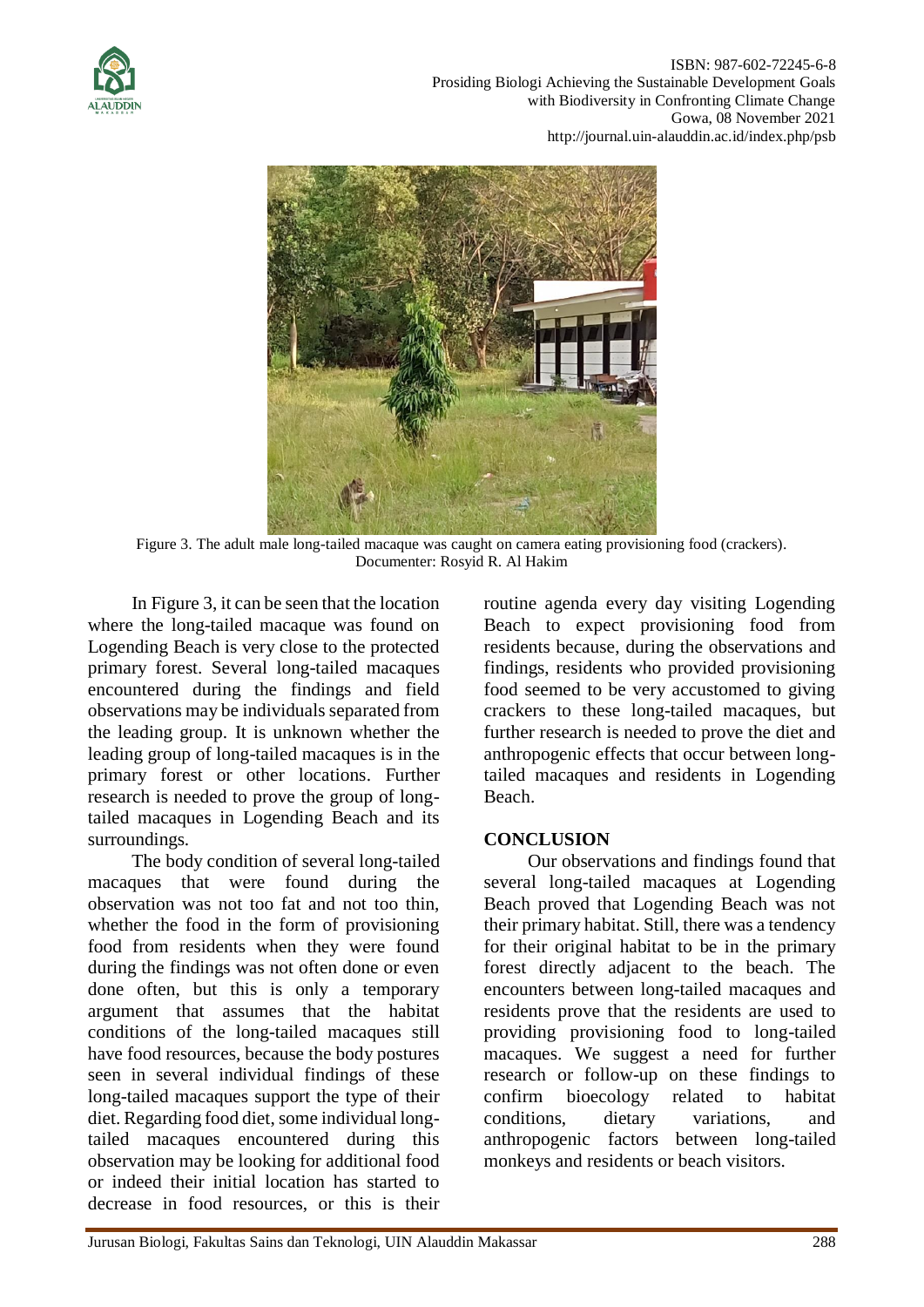

ISBN: 987-602-72245-6-8 Prosiding Biologi Achieving the Sustainable Development Goals with Biodiversity in Confronting Climate Change Gowa, 08 November 2021 http://journal.uin-alauddin.ac.id/index.php/psb

### **ACKNOWLEDGEMENTS**

We are grateful to Ardhini Rin Maharning, Ph.D.; Dr.rer.nat. Erwin Riyanto Ardli; and Romanus Edy Prabowo, Ph.D., who has provided smoothness and support in implementing observations.

### **REFERENCES**

- Ain-Najwa, M. Y., Yasmin, A. R., Arshad, S. S., Omar, A. R., Abu, J., Kumar, K., Mohammed, H. O., Natasha, J. A., Mohammed, M. N., Bande, F., Abdullah, M. L., & Rovie-Ryan, J. J. 2020. Exposure to zoonotic west nile virus in long-tailed macaques and bats in peninsular Malaysia. *Animals*. vol. 10(12): 1–13. https://doi.org/10.3390/ani10122367.
- Al Hakim, R. R., & Nasution, E. K. 2021. Psychological Stressor Caused Alpha-Male Non-Human-Primate *Macaca fascicularis* to Become Agonistic When Struggling Over Food. *Journal of Psychological Perspective*. vol. 3(1): 41–45. https://doi.org/10.47679/jopp.311152021.
- Baihaqi, A., Setia, T. M., Sugardjito, J., & Lorenzo, G. 2017. Penggunaan pohon tidur monyet ekor panjang (*Macaca fascicularis*) di Hutan Lindung Angke Kapuk dan Ekowisata Mangrove Pantai Indah Kapuk Jakarta. *Al-Kauniyah: Journal of Biology*. vol. 10(1): 35–41.
- Brotcorne, F. 2014. Behavioral ecology of commensal long-tailed macaque (*Macaca fascicularis*) populations in Bali, Indonesia: impact of anthropic factors. [*Doctoral Dissertation*]. Belgium: Université de Liège.
- Brotcorne, F., Giraud, G., Gunst, N., Fuentes, A., Wandia, I. N., Beudels-Jamar, R. C., Poncin, P., Huynen, M. C., & Leca, J. B. 2017. Intergroup variation in robbing and bartering by long-tailed macaques at Uluwatu Temple (Bali, Indonesia). *Primates.* vol. 58(4): 505-516. https://doi.org/10.1007/s10329-017-0611-1.
- Brotcorne, F., Maslarov, C., Wandia, I. N., Fuentes, A., Beudels-Jamar, R. C., & Huynen, M. C. 2014. The role of anthropic, ecological, and social factors in sleeping site choice by long-tailed Macaques (*Macaca fascicularis*). *American Journal of Primatology.* vol. 76(12): 1140–1150. https://doi.org/10.1002/ajp.22299.
- Chatpiyaphat, K., & Boonratana, R. 2013. A previously unreported long-tailed macaque (*Macaca fascicularis*) population in Bangkok, Thailand. *Asian Primates Journal*. vol. 3(1): 24–28.
- Eudey, A., Kumar, A., Singh, M., & Boonratana, R. 2020. *Macaca fascicularis. The IUCN Red List of Threatened Species 2020: e.T12551A17949449*. vol. 8235. https://doi.org/https://dx.doi.org/ 10.2305/IUCN.UK.2020- 2.RLTS.T12551A1794 9449.en.
- Gursky-Doyen, S., & Supriatna, J. 2010. Indonesian Primates. In *Developments in Primatology: Progress and Prospects*. Springer Science. https://doi.org/10.1007/978-1-4419-1560-3\_22.
- Hansen, M. F., Ellegaard, S., Moeller, M. M., Van Beest, F. M., Fuentes, A., Nawangsari, V. A., Groendahl, C., Frederiksen, M. L., Stelvig, M., Schmidt, N. M., Traeholt, C., & Dabelsteen, T. 2020. Comparative home range size and habitat selection in provisioned and non-provisioned long-tailed macaques (*Macaca fascicularis*) in Baluran National Park, East Java, Indonesia. *Contributions to Zoology*. vol. 89(4): 393–411. https://doi.org/10.1163/18759866-bja10006.
- Hansen, M. F., Gill, M., Nawangsari, V. A., Sanchez, K. L., Cheyne, S. M., Nijman, V., & Fuentes, A. 2021. Conservation of Long-tailed Macaques: Implications of the Updated IUCN Status and the CoVID-19 Pandemic. *Primate Conservation*. vol. 35: 1–11.
- Hidayat, A., Rizaldi, R., & Nurdin, J. 2019. Jaringan Sosial (Social Network) Antar Jantan Monyet Ekor Panjang (*Macaca fascicularis*) Di Gunung Meru, Padang, Sumatera Barat. *Jurnal Biologi UNAND*. vol. 7(1): 14–20. https://doi.org/ 10.25077/jbioua.7.1.14-20.2019.
- Ilham, K., Rizaldi, Nurdin, J., & Tsuji, Y. 2017. Status of urban populations of the long-tailed macaque (*Macaca fascicularis*) in West Sumatra, Indonesia. *Primates*. vol. 58(2): 295–305. https://doi.org/10.1007/s10329-016-0588-1.
- Karimullah, & Anuar, S. 2012. The dominant species of monkeys (*Macaca fascicularis*) in northern region of peninsular Malaysia. *Pakistan Journal of Zoology*. vol. 44(6): 1567–1574.
- Kyes, R. C. 1993. Survey of the long-tailed macaques introduced onto Tinjil Island, Indonesia. *American Journal of Primatology*. vol. 31(1): 77– 83. https://doi.org/10.1002/ajp.1350310108.
- Kyes, R. C., Sajuthi, D., Iskandar, E., Iskandriati, D., Pamungkas, J., & Crockett, C. M. 1998. Management of a natural habitat breeding colony of long-tailed macaques. *Tropical Biodiversity*. vol. 5(2): 127–137.
- Laksana, M. R. P., Rubiati, V. S., & Partasasmita, R. 2017. Struktur populasi monyet ekor panjang (*Macaca fascicularis*) di Taman Wisata Alam Pananjung Pangandaran, Jawa Barat. *Prosiding Seminar Nasional Masyarakat Biodiversitas Indonesia*. 3(2), 224–229. https://doi.org/10. 13057/psnmbi/m030211.
- Lane-degraaf, K., Lute, M. L., Coyote, P., Rompis, A., Wandia, I. N., Putra, I. G. A. A., Hollocher, H., & Fuentes, A. 2010. Pests, Pestilence, and People: The Long-Tailed Macaque and Its Role in the Cultural Complexities of Bali. In *Indonesian Primates* (pp. 235–248). https://doi.org/10.1007/ 978-1-4419-1560-3.